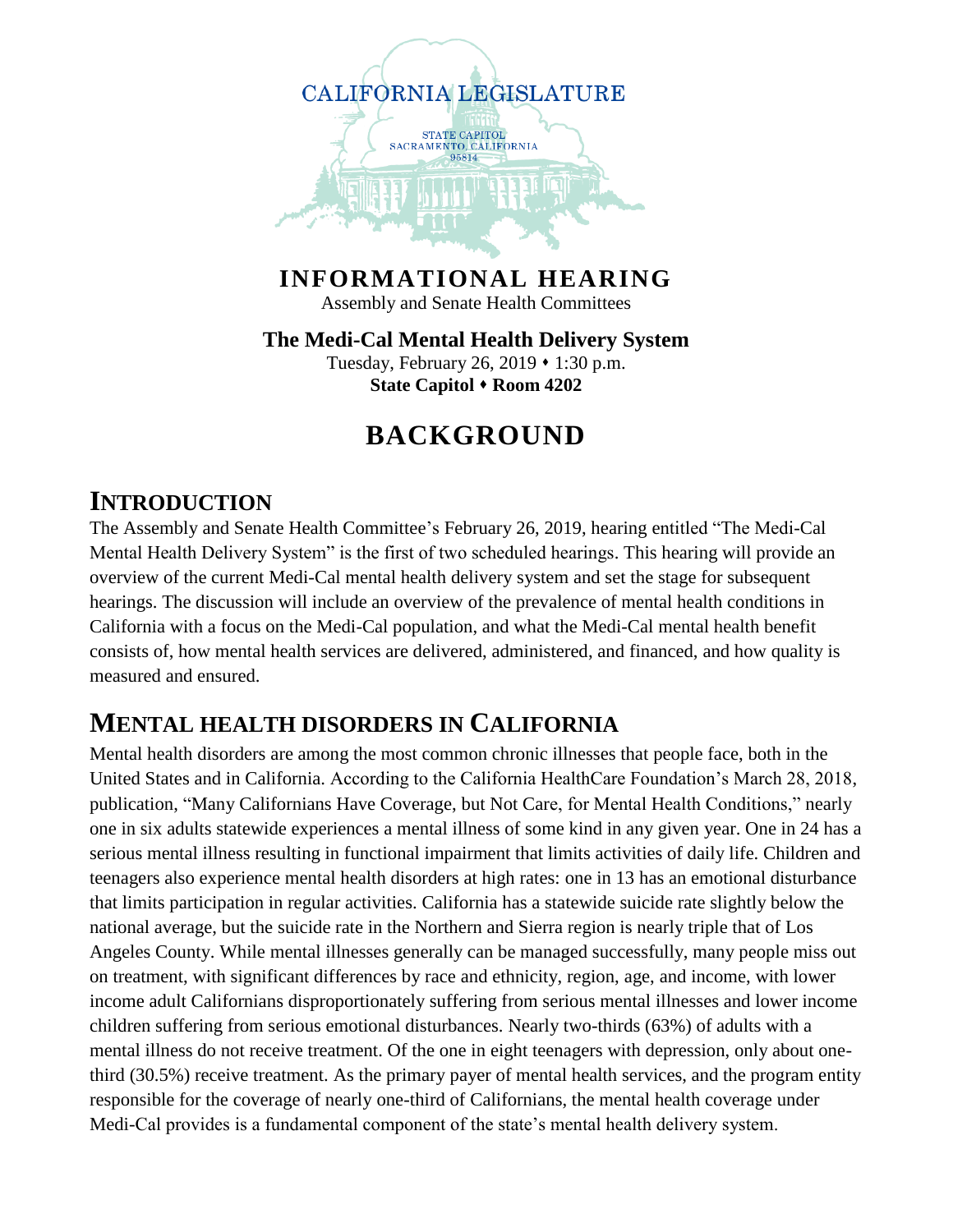## **LEGAL FRAMEWORK**

Medicaid is a joint-state and federal program that operates under both federal and state laws and regulations. Federal Medicaid law sets broad requirements for the program and mandates coverage of some populations and benefits, while other populations and benefits are optional. States make the operational and policy decisions to determine who is eligible for enrollment, which services are covered, and how payments are set. Each state specifies the nature and scope of its Medicaid program through its Medicaid State Plan, a comprehensive document which must be approved by the Centers for Medicare & Medicaid Services (CMS) for a state to access federal Medicaid funds. The state plans can be amended as needed to reflect changes in state policy and federal law and regulation (State Plan Amendments are commonly referred to as SPAs). States can also seek federal approval for waivers of federal Medicaid requirements. California operates its Medi-Cal managed care (MCMC) and county specialty mental health plans (MHP) programs under two separate waivers (described further below).

## **MCMC AND MHPs**

Medi-Cal mental health benefits are delivered through two separate systems. MHPs provide a broad range of specialty mental health services (SMHS) to individuals with more severe mental illnesses, while MCMC plans provide non-SMHS (described further below). The delivery of SMHS through MHPs is commonly referred to as a "carve out," as is the coverage of anti-psychotic prescription medication through FFS Medi-Cal. A "carve out" is when services covered by the Medi-Cal program are delivered outside of a MCMC plan.

### **ADMINISTRATION OF MEDI-CAL MENTAL HEALTH SERVICES**

The Department of Health Care Services (DHCS) is one of nine departments within the California Health and Human Services Agency.<sup>1</sup> DHCS is the single state agency that administers California's Medicaid (Medi-Cal) program under federal Medicaid law,<sup>2</sup> including developing and implementing mental health plans for Medi-Cal beneficiaries.<sup>3</sup>

The scope and responsibility for Medi-Cal mental health services is contained in state and federal law, federal Section 1115 and 1915(b) waivers, DHCS-issued All Plan Letters (APLs are issued by DHCS and detail MCMC plan obligations), DHCS issued-Mental Health and Substance Use Disorder Services (MHSUDS) Information Notices (MHSUDS are issued by DHCS and detail MHP obligations), contracts between the DHCS and counties and MCMC plans, and Memorandum of Understanding between MCMC plans and counties.

There are multiple provisions of existing state law requiring DHCS (or granting DHCS the authority) to deliver Medi-Cal-covered services through MCMC plans using various delivery models, and authorizing or requiring most Medi-Cal beneficiaries to enroll in those plans.<sup>4</sup> State law requires DHCS to contract with a county or counties acting jointly for the delivery of SMHS to each county's eligible Medi-Cal beneficiary population. If a county decides not to contract with DHCS, does not renew its contract, or is unable to meet the standards set by the DHCS, the county is required to inform DHCS of this decision in writing. If a county is unwilling to contract for the delivery of SMHS, DHCS is required to ensure that SMHS are provided to Medi-Cal beneficiaries. The Medi-Cal SMHS Consolidation waiver program provides for automatic mandatory enrollment of all Medi-Cal beneficiaries in the single MHP operating in the county of the beneficiary.<sup>5</sup>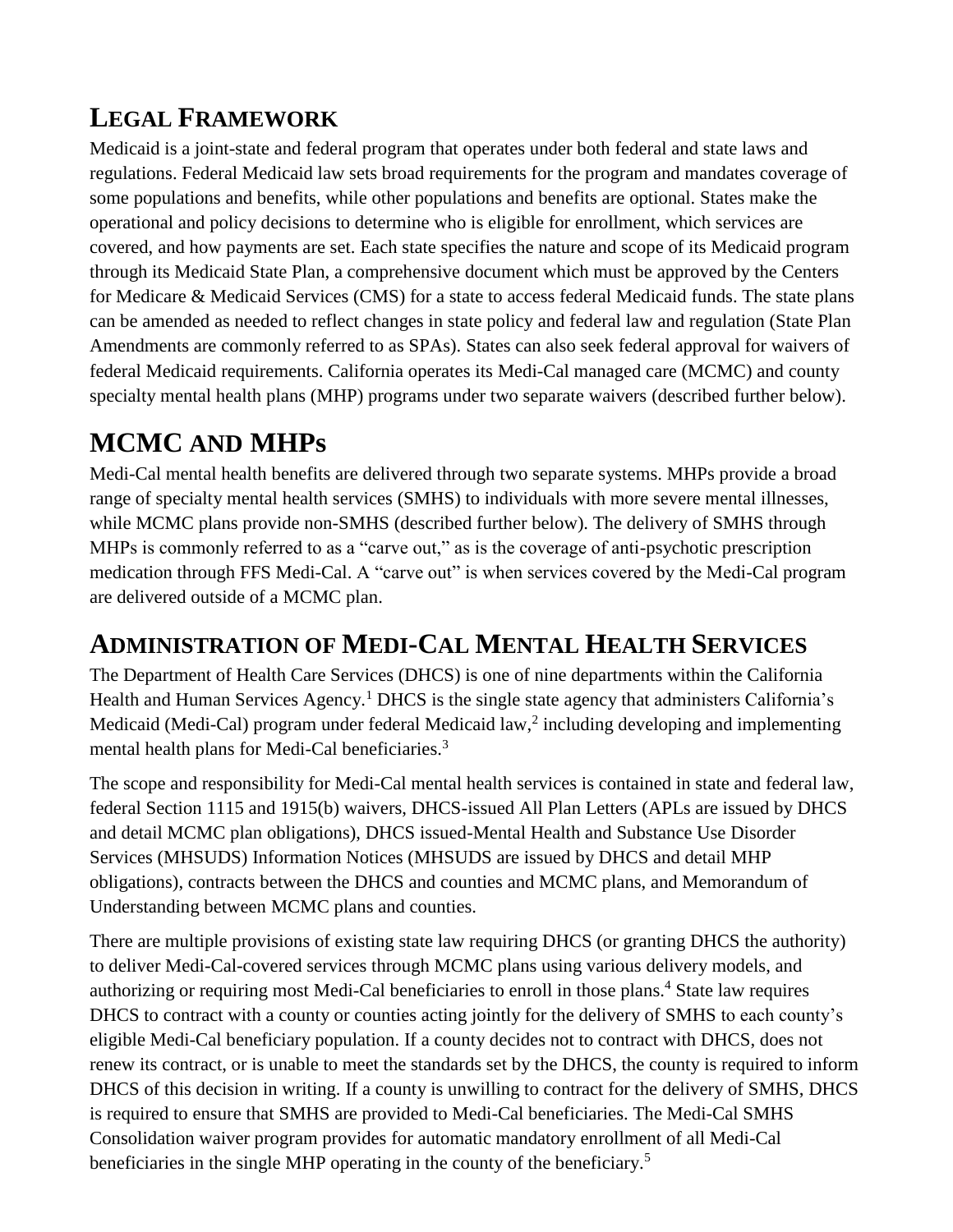### **MEDICAID WAIVERS**

The two Medi-Cal mental health delivery systems are established through two separate Medicaid waivers, which enable the state to waive federal Medicaid requirements (such as freedom of choice) to require beneficiaries to enroll in different types of managed care plans and receive non-emergency services from managed care plan providers.

California delivers services (including non-SMHS) for most Medi-Cal beneficiaries through MCMC plans under a federal Section 1115 Medicaid demonstration waiver known as "Medi-Cal 2020." This waiver expires in December 31, 2020. The MHP is also a form of managed care delivered under a separate Section 1915(b) waiver. MHPs are considered a prepaid inpatient health plan (PIHP) under federal Medicaid managed care regulations. PIHPs provide services to Medi-Cal enrollees under contract with the State, and meet specified criteria but do not have a comprehensive risk contract. 6

The current MCMC plan delivery system began in the 1990s in urban counties with mandatory enrollment of women and children enrolled in Medi-Cal. The program has since been expanded to cover nearly the entire state, with most Medi-Cal beneficiaries required to enroll in a MCMC plan. MHPs are operated under a Section 1915(b) waiver since 1995.<sup>7</sup> The current 1915(b) waiver is the ninth renewal of the SMHS waiver and is effective from July 1, 2015 to June 30, 2020. Appendix A has a description of the specific federal provisions "waived" through these two waivers.

### **MEDI-CAL MENTAL HEALTH DELIVERY SYSTEMS**

MHPs are responsible for providing SMHS to Medi-Cal beneficiaries who meet SMHS medical necessity criteria. SMHS are delivered through 56 county mental health plans (Placer and Sierra and Yuba and Sutter operate two separate dual-county combined MHPs). Medi-Cal beneficiaries that meet medical necessity criteria for SMHS are entitled to receive medically necessary SMHS from their county MHP, regardless of whether or not they are enrolled in a MCMC plan.<sup>8</sup>

MCMC plans are responsible for providing non-SMHS, and are responsible for prescription drug coverage for mental health conditions, except for approximately 40 anti-psychotic medications. These medications are contractually carved out of nearly all MCMC plan contracts and instead reimbursed through Medi-Cal fee-for-service (FFS). <sup>9</sup> Over 24 contracting MCMC plans and their subcontracting providers and plans deliver services. MCMC plans cover 82% or 10.2 million of the state's Medi-Cal 13.2 million beneficiaries projected to enroll in the program each month in 2019-20. Medi-Cal beneficiaries who are not enrolled in MCMC plans receive non-SMHS through Medi-Cal FFS.

MCMC plans deliver their scope of mental health coverage in different ways. For example, some MCMC plans use a specialized healthcare service plan to administer their mental health benefit (major specialized mental health plans include Beacon and MHN), while other plans manage the benefit directly, and one plan contracts with its county behavioral health department. Appendix B shows the different MCMC delivery system models, enrollment as of December 2018, participating plans and counties served, and how each plan administers the non-SMHS.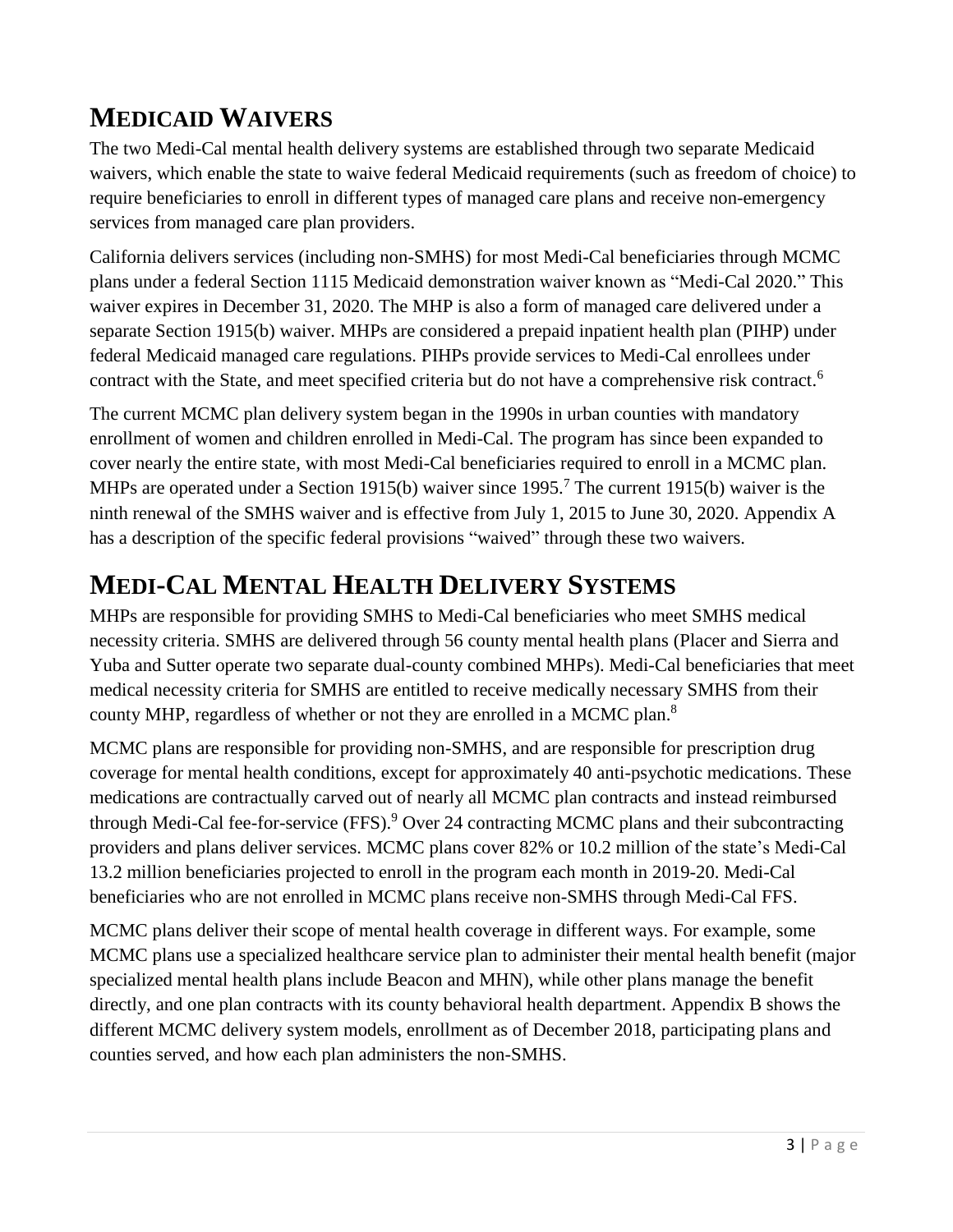## **ELIGIBILITY FOR MEDI-CAL MENTAL HEALTH SERVICES**

A Medi-Cal beneficiary meets SMHS medical necessity criteria when the beneficiary has a covered mental health diagnosis, and meets specific impairment and intervention criteria related to that diagnosis, as defined in state regulations, depending on whether the determination is for adults or children,<sup>10</sup> or for children under the federal Early and Periodic Diagnosis, Screening and Treatment (EPSDT) benefit.<sup>11</sup> The determination of medical necessity for SMHS is based on an assessment of the beneficiary by the MHP or its contracted provider. Both children and adults have to be diagnosed with one of 19 mental health conditions (such as schizophrenia, mood disorders, anxiety disorders and other conditions listed below). <sup>A</sup> However, the medical necessity definition, level of impairment and intervention criteria for eligibility for Medi-Cal SMHS differ between children and adults. A broader federal definition of medical necessity applies to children as compared to adults. For children and youth under the federal EPSDT benefit, EPSDT services include necessary health care, diagnostic services, treatment, and other measures to "correct or ameliorate" defects and physical and mental illnesses and conditions discovered by an EPSDT screening services, whether or not such services are covered under the state's Medicaid program.<sup>12</sup> For individuals 21 years of age or older, a service is "medically necessary" or a "medical necessity" when it is reasonable and necessary to protect life, to prevent significant illness or significant disability, or to alleviate severe pain.<sup>13</sup>

In addition to the "correct and ameliorate" medical necessity standard, the "impairment" criteria component of SMHS medical necessity is also broader for children than for adults. For example, a child with a mental health diagnosis that results in "a reasonable probability a child will not progress developmentally as individually appropriate" meets the impairment criteria, whereas adults must (as

(G) Mood Disorders, except Mood Disorders due to a General Medical Condition

 $\overline{a}$ 

<sup>&</sup>lt;sup>A</sup> Have one of the following diagnoses in the Diagnostic and Statistical Manual of Mental Disorders, DSM-IVE, Fourth Edition (1994), published by the American Psychiatric Association:

<sup>(</sup>A) Pervasive Developmental Disorders, except Autistic Disorders

<sup>(</sup>B) Disruptive Behavior and Attention Deficit Disorders

<sup>(</sup>C) Feeding and Eating Disorders of Infancy and Early Childhood

<sup>(</sup>D) Elimination Disorders

<sup>(</sup>E) Other Disorders of Infancy, Childhood, or Adolescence

<sup>(</sup>F) Schizophrenia and other Psychotic Disorders, except Psychotic Disorders due to a General Medical Condition

<sup>(</sup>H) Anxiety Disorders, except Anxiety Disorders due to a General Medical Condition

<sup>(</sup>I) Somatoform Disorders

<sup>(</sup>J) Factitious Disorders

<sup>(</sup>K) Dissociative Disorders

<sup>(</sup>L) Paraphilias

<sup>(</sup>M) Gender Identity Disorder

<sup>(</sup>N) Eating Disorders

<sup>(</sup>O) Impulse Control Disorders Not Elsewhere Classified

<sup>(</sup>P) Adjustment Disorders

<sup>(</sup>Q) Personality Disorders, excluding Antisocial Personality Disorder

<sup>(</sup>R) Medication-Induced Movement Disorders related to other included diagnoses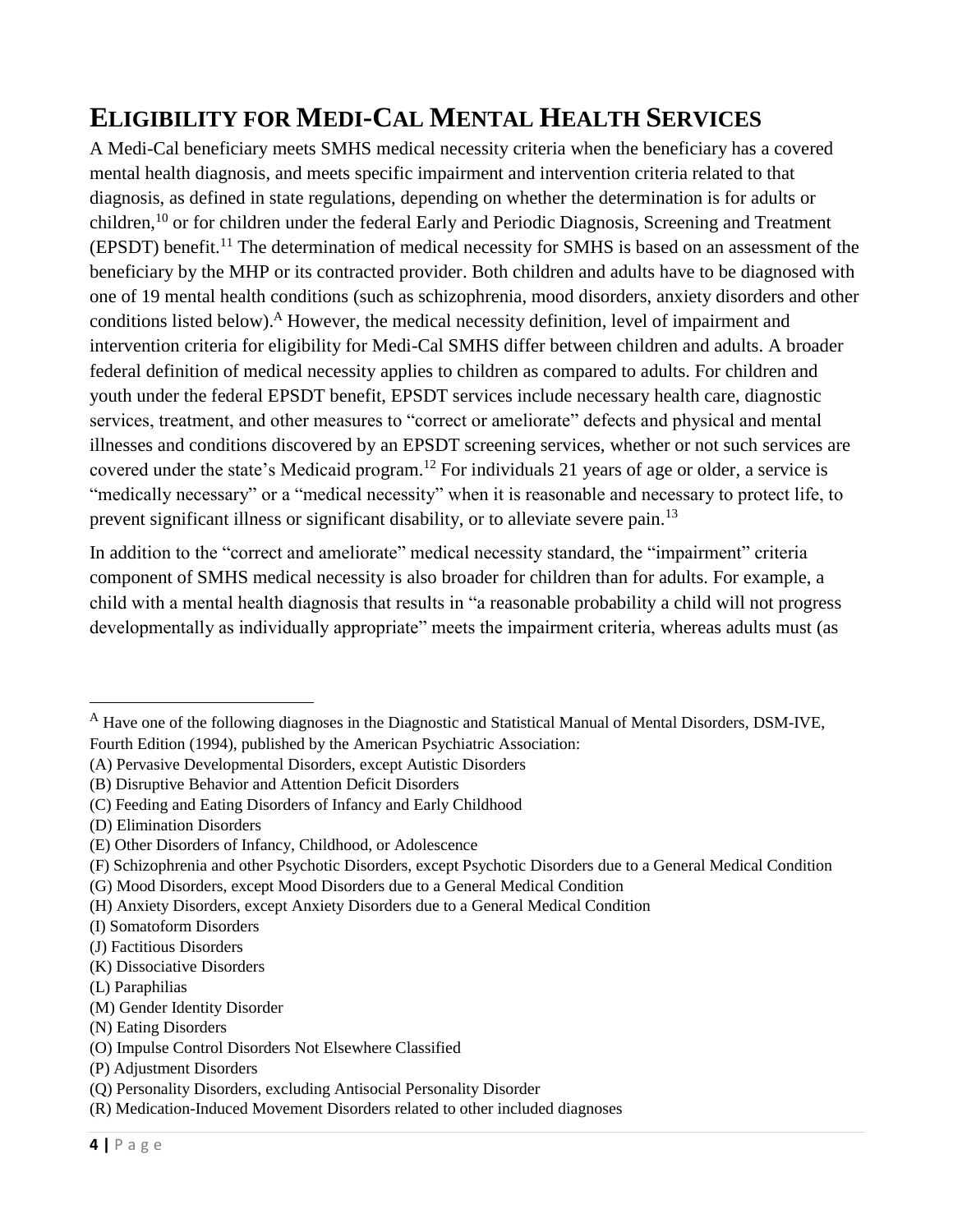described below) have a higher level of impairment.<sup>14</sup> By contrast, an adult Medi-Cal beneficiary must meet all of the following criteria to receive outpatient SMHS:

- 1) The beneficiary has one or more of 19 mental health diagnoses whether or not additional diagnoses are also present. <sup>15</sup>
- 2) The beneficiary must have at least one of the following impairments as a result of the covered mental health diagnosis:
	- a) A significant impairment in an important area of life functioning; or,
	- b) A reasonable probability of significant deterioration in an important area of life functioning.
- 3) The proposed intervention is to address the impairment resulting from the covered diagnosis, with the expectation that the proposed intervention will either:
	- a) Significantly diminish the impairment; or,
	- b) Prevent significant deterioration in an important area of life functioning.
- 4) The beneficiary's condition is not responsive to physical health care-based treatment.

MHPs may not use alternate criteria as a basis for determining SMHS medical necessity or making referrals to the MCMC plan or a FFS Medi-Cal provider. When an MHP's assessment identifies that a beneficiary meets SMHS medical necessity criteria, the MHP must provide SMHS to that beneficiary consistent with the beneficiary's mental health needs and treatment goals, as documented in the beneficiary's client plan.

MCMC plans must provide mental health benefits covered in California's Medicaid State Plan for those beneficiaries that do not meet medical necessity criteria for SMHS.<sup>16</sup> Disputes between MHPs and MCMC plans about which entity is responsible for providing services to a beneficiary are handled according to a dispute resolution process described in the memorandum of understanding (MOU) between the two entities.<sup>17</sup> Disputes that cannot be resolved between the two entities can be submitted to DHCS for resolution in accordance with plan and county information notices.<sup>18</sup>

# **MEDI-CAL MENTAL HEALTH BENEFITS**

 $\overline{a}$ 

Existing regulation defines "specialty mental health services<sup>19</sup>" to mean rehabilitative mental health services <sup>B</sup>, psychiatric inpatient hospital services; targeted case management; psychiatrist services; psychologist services; EPSDT supplemental specialty mental health services; and psychiatric nursing facility services. Medi-Cal covered SMHS are required to be provided in the beneficiary's home community, or as close as possible to the beneficiary's home community. In addition, under the objectives of the rehabilitation option,  $20$  mental health services may be provided in a facility, a home, or other community-based site.<sup>21</sup> The scope of services and providers authorized to provide services

<sup>&</sup>lt;sup>B</sup> Rehabilitative services include mental health services, medication support services, day treatment intensive, day rehabilitation, crisis intervention, crisis stabilization, adult residential treatment services, crisis residential treatment services and psychiatric health facility services. Appendix D has DHCS' description of the SMHS services from the Medi-Cal Specialty Mental Health: November Estimate Policy Change Supplement for Fiscal Years 2018-19 and 2019-20.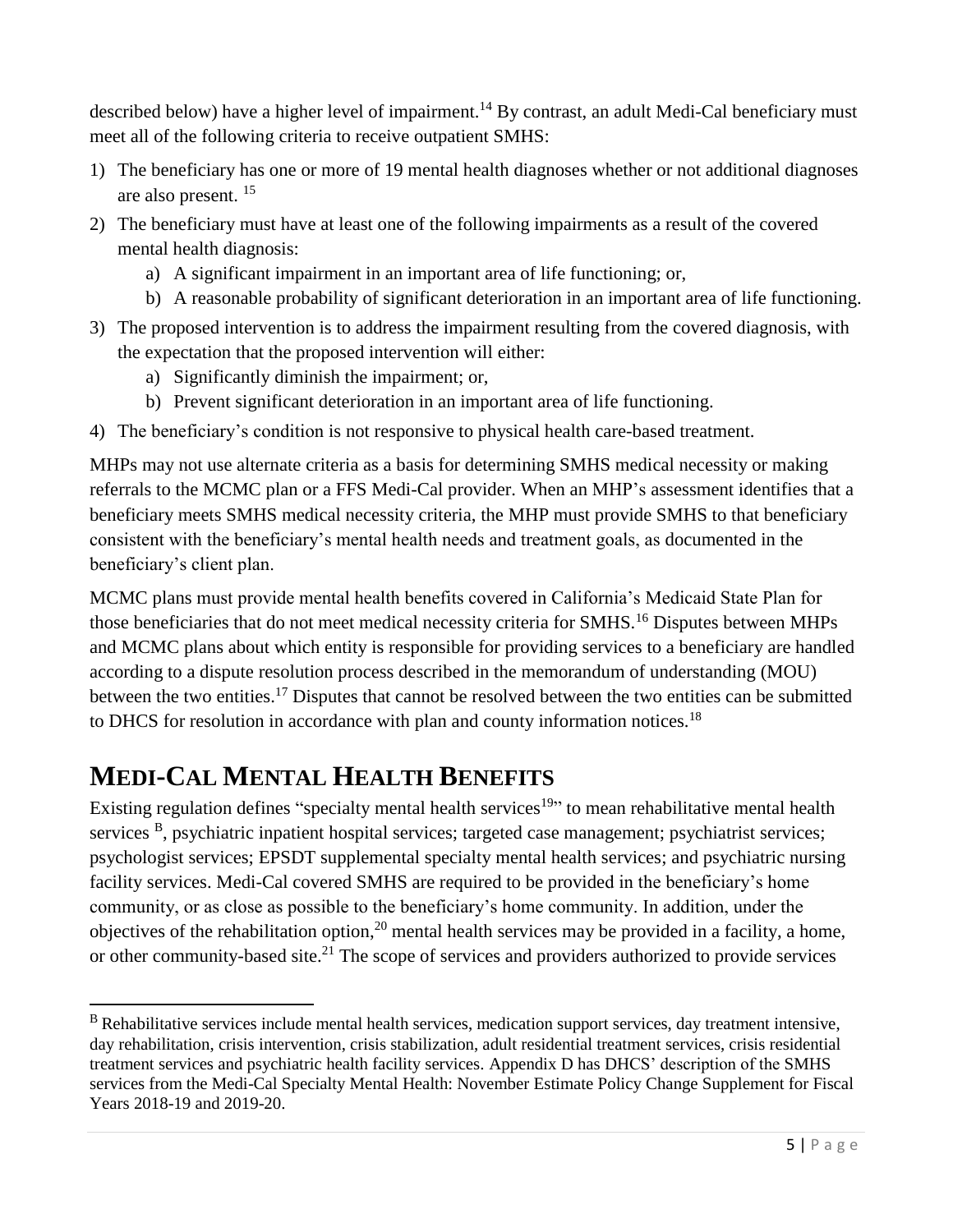under MHPs is much broader than a traditional insurance model benefit. For example, the "rehabilitation option" benefit enables rehabilitative mental health services to be provided by additional providers  $\frac{c}{n}$  in non-traditional settings, such as via telephone, in the field or an office setting. "Rehabilitation" is defined as a recovery or resiliency focused service activity identified to address a mental health need in the client plan, with the service activity providing assistance in restoring, improving and/or preserving a beneficiary's functional, social, communication or daily living skills to enhance selfsufficiency or self-regulation in multiple life domains relevant to the developmental age and needs of the beneficiary.<sup>22</sup> While the scope of SMHS is broader, MHPs are not responsible for providing, arranging, or, pay for several types of Medi-Cal covered services, including outpatient prescribed drugs, laboratory, radiological, and radioisotope services, medical transportation (other than between hospital settings).<sup>23</sup>

Existing law requires MCMC plans to provide mental health benefits covered in the California's Medicaid State Plan, excluding those benefits provided by MHPs under the Section 1915(b) waiver.<sup>24</sup> Existing law authorizes DHCS to require MCMC plans to cover mental health pharmacy benefits to the extent provided in the contracts between DHCS and the MCMC plans.<sup>25</sup> Prior to 2014, Medi-Cal beneficiaries with mental health conditions that did not meet the criteria for SMHS only had access to limited outpatient mental health services, delivered by primary care providers or a limited network of FFS mental health providers. SB X1 1 (Hernandez and Steinberg) was one of two bills implementing the Patient Protection and Affordable Care Act (ACA) Medicaid changes and expanded the benefit package for MHSUDS. AB X1 1 (John A. Perez) implemented the Medicaid expansion established under the ACA, and SB X1 1 included the expanded benefit package for mental health and substance use disorder services. As a result of SB X1 1, MCMC plans became responsible for delivering an expanded set of mental health services, including individual and group psychotherapy, psychological testing, psychiatric consultation, and medication management.<sup>26</sup> While the ACA only required these essential health benefit services to be made available to the ACA expansion population<sup>27</sup> (primarily non-disabled adults without minor children), SB X1 1 required these same services be made available to all Medi-Cal beneficiaries, including expanding the types of providers and removing previous per visit limits.

Under the SB X1 1 benefit expansion, MCMC plans must provide specified services to adults diagnosed with a mental health disorder (as defined by the current Diagnostic and Statistical Manual of Mental Disorders or DSM), that results in mild to moderate distress or impairment of mental, emotional, or behavioral functioning.<sup>28</sup> This adult benefit is commonly referred to as the "mild to moderate" benefit. MCMC plans must also provide medically necessary non-specialty mental health services to children under the age of 21. MCMC plans must also deliver the outpatient mental health services specified in their MCMC contracts, whether they are provided by primary care providers

 $\overline{a}$ 

 $<sup>c</sup>$  Mental health services may be provided within their scope of practice by a physician, psychologist, a waivered</sup> psychologist, a licensed clinical social worker, a waivered/registered clinical social worker, a licensed professional clinical counselor, a waivered/registered professional clinical counselor, a marriage and family therapist, a waivered/registered marriage and family therapist, a registered nurse, a certified nurse specialist, a licensed vocational nurse, a psychiatric technician, a mental health rehabilitation specialist, a pharmacist, an occupational therapist, and other qualified provider. (Supplement 2 to Attachment 3.1-B. 13. 3. 4. Rehabilitative Mental Health Services State Plan Amendment, December 18, 2012.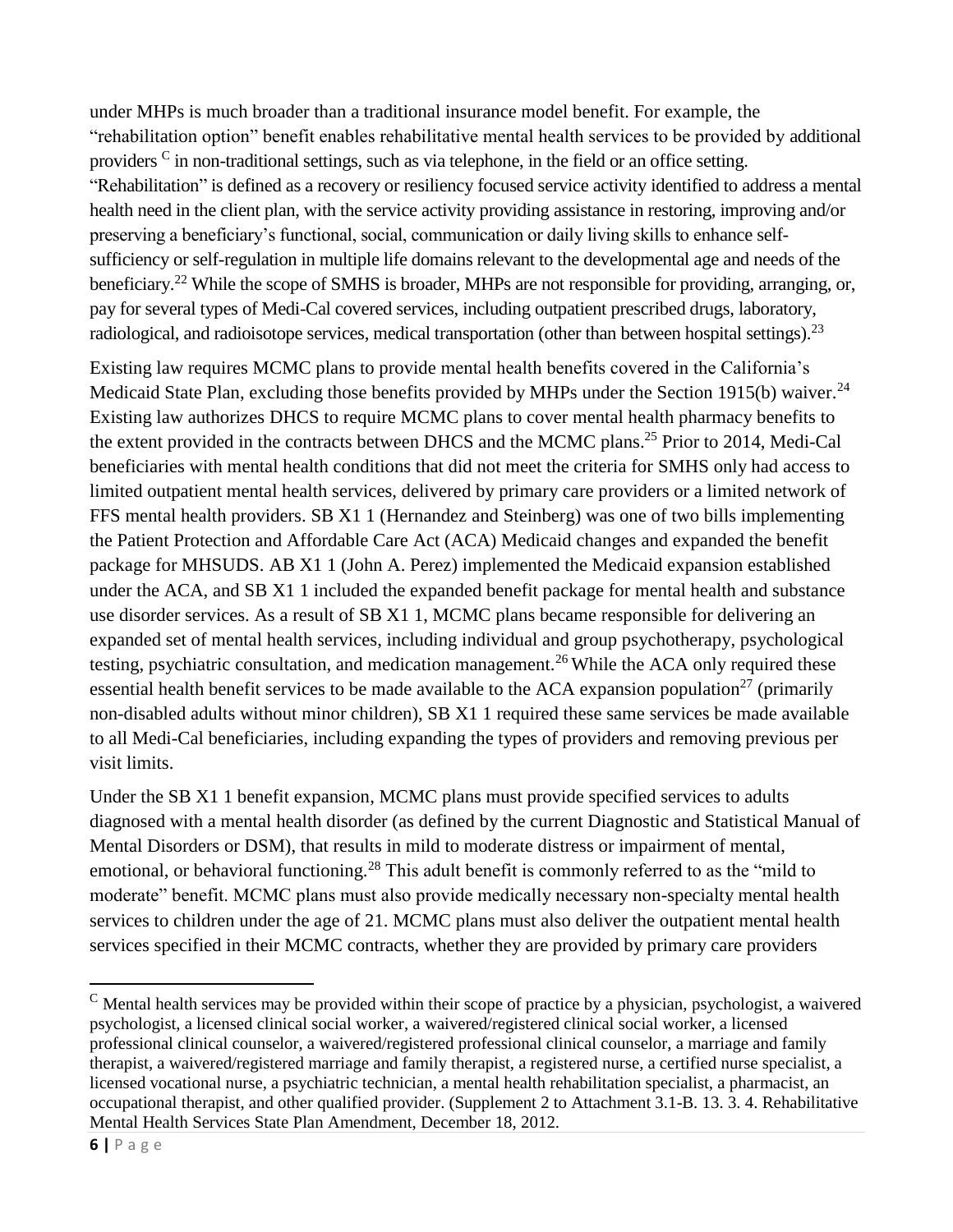(PCPs) within their scope of practice or through the plan's provider network. MCMC plans are also responsible for the arrangement and payment of all medically necessary, Medi-Cal-covered physical healthcare services, not otherwise excluded by contract, for plan beneficiaries who require SMHS.

|                                                                                                                   | <b>MCMC Plan</b>                                                                                                                                                                                                                                                                                                                                                                                                                                                                                                                                                            | <b>MHP</b> - Outpatient                                                                                                                                                                                                                                                                                                                                                                                                                                                                                                                                                                         | <b>MHP-Inpatient</b>                                                                                                                                                                                                                |
|-------------------------------------------------------------------------------------------------------------------|-----------------------------------------------------------------------------------------------------------------------------------------------------------------------------------------------------------------------------------------------------------------------------------------------------------------------------------------------------------------------------------------------------------------------------------------------------------------------------------------------------------------------------------------------------------------------------|-------------------------------------------------------------------------------------------------------------------------------------------------------------------------------------------------------------------------------------------------------------------------------------------------------------------------------------------------------------------------------------------------------------------------------------------------------------------------------------------------------------------------------------------------------------------------------------------------|-------------------------------------------------------------------------------------------------------------------------------------------------------------------------------------------------------------------------------------|
| $\boldsymbol{\mathcal{D}}$<br>뇌<br>$\bigcup$<br>$\blacksquare$<br>$\mathbf{z}$<br>E<br>$\boldsymbol{\mathcal{D}}$ | Mental health services provided<br>by licensed mental health care<br>professionals (as defined in the<br>Medi-Cal provider bulletin)<br>acting within the scope of their<br>license:<br>Individual and group mental<br>health evaluation and<br>treatment (psychotherapy)<br>Psychological testing when<br>clinically indicated to<br>evaluate a mental health<br>condition<br>Outpatient services for the<br>$\bullet$<br>purposes of monitoring<br>medication therapy<br>Outpatient laboratory,<br>medications,* supplies, and<br>supplements<br>Psychiatric consultation | <b>Mental Health Services</b><br>$\bullet$<br>Assessment<br>$\cap$<br>Plan development<br>$\circ$<br>Therapy<br>$\circ$<br>Rehabilitation<br>Collateral<br><b>Medication Support Services</b><br>$\bullet$<br>Day Treatment Intensive<br>Day Rehabilitation<br><b>Crisis Residential Treatment</b><br><b>Adult Residential Treatment</b><br>Crisis Intervention<br>٠<br><b>Crisis Stabilization</b><br><b>Targeted Case Management</b><br><b>Intensive Care Coordination</b><br><b>Intensive Home-Based Services</b><br>$\bullet$<br>Therapeutic Foster Care<br>Therapeutic Behavioral Services | Acute psychiatric<br>$\bullet$<br>inpatient hospital<br>services<br>Psychiatric Health<br><b>Facility Services</b><br>Psychiatric Inpatient<br><b>Hospital Professional</b><br>Services if the<br>beneficiary is in FFS<br>hospital |

Source: DHCS All Plan Letter (APL) 17-018.

\*Approximately 40 psychiatric drugs are contractually excluded from coverage from MCMC plans and reimbursed through FFS Medi-Cal. The list of carved out drugs is in APL 17-08.

At any time, MCMC beneficiaries can choose to seek and obtain a mental health assessment from a licensed mental health provider within the MCMC's provider network. Each MCMC is still obligated to ensure that a mental health screening of beneficiaries is conducted by network PCPs. Beneficiaries with positive screening results may be further assessed either by the PCP or referred to a network mental health provider. The beneficiary may then be treated by the PCP within the PCP's scope of practice. When the condition is beyond the PCP's scope of practice, the PCP must refer the beneficiary to a mental health provider within the MCMC network. For adults, the PCP or mental health provider must use a Medi-Cal-approved clinical tool or set of tools mutually agreed upon with the MHP to assess the beneficiary's disorder, level of impairment, and appropriate care needed. The clinical assessment tool or set of tools must be identified in the MOU between the MCMC and MHP, as discussed in APL 13-018. DHCS is required to ensure that all contracts for MCMC include a process for screening, referral, and coordination with any MHP of medically necessary specialty mental healthcare services.<sup>29</sup>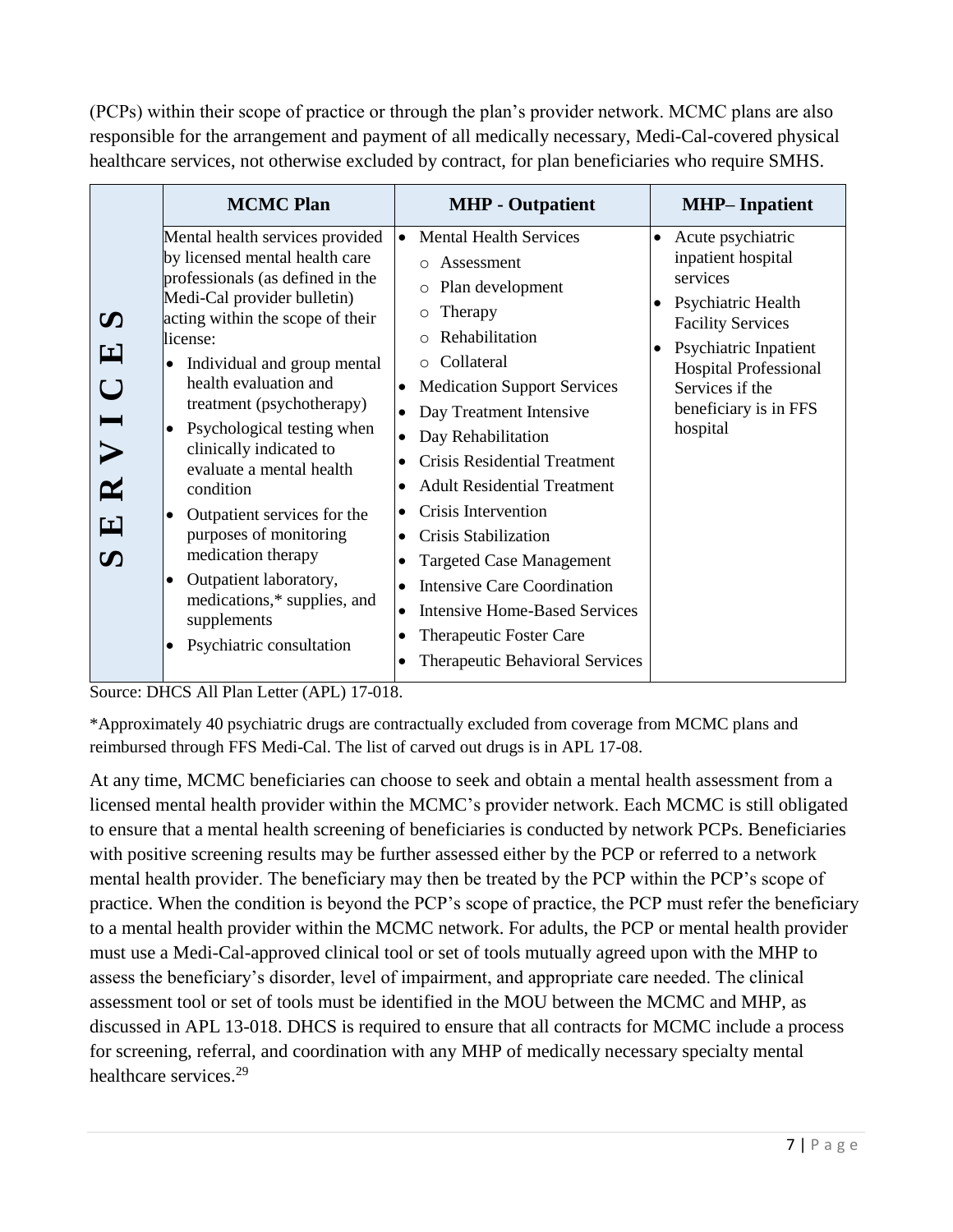## **UTILIZATION OF MENTAL HEALTH SERVICES**

DHCS Medi-Cal data for 2017 indicate between 14.8 and 19.4 for every 1,000 Medi-Cal beneficiaries had a visit for a mild to moderate mental health condition each month in 2017.<sup>30</sup>

DHCS indicates in fiscal year (FY) 2014-15 (the first year of the mild to moderate expansion), 32,865 adult beneficiaries received psychosocial services through MCMC plans. The 2016-17 the number of adult beneficiaries receiving these services increased to 187,152. In 2014-15, 12,956 children/youth received mental health services from a MCMC plan and that number increased to 73,906 children/youth in FY 2016-17.

In FY 2014-15, 259,301 children and 341,797 adults received specialty mental health services from MHPs. In FY 2016-17, 259,870 children and 341,362 adults received SMHS from MHPs.<sup>31</sup> In FY 2014-15, 191,249 children and 192,686 adults received five or more SMHS visits. In FY 2016-17, those numbers increased to 209,648 children and 212,021 adults who received five or more SMHS visits. 32

# **FINANCING FOR MHPS AND MCMC PLANS**

Medi-Cal costs are generally shared between the federal government and either the state or local governments. The federal government typically reimburses (referred to as federal financial participation or FFP) between 50% and 93% of Medi-Cal costs, depending upon the population receiving coverage. The sources of funds used to fund MCMC plans and MHPs and the method of claiming federal Medicaid matching funds are different.

Under federal Medicaid regulations, MHPs are considered PIHPS, and they are not "at risk" for FFP for the cost of services.<sup>33</sup> CMS has indicated that capitation is the definition of "at risk" and MHPs are not paid on a capitated basis. Instead, MHPs are paid on a FFS basis by certifying their costs (known as certified public expenditures or CPEs). DHCS utilizes CPEs for the state share of funding each type of payment made to an MHP.<sup>34</sup> MHPs pay for the total cost of services using non-federal funding sources and then submit a claim to the State for FFP reimbursement using the CPE process. County MHPs receive interim CPE reimbursement of FFP on a FFS basis pursuant to interim rates approved by the state on an annual basis for approved units of service for allowable procedure codes; the state completes the interim reconciliation of interim Medicaid payments no later than 24 months after the close of each state FY; and the final cost reconciliation of county MHP interim Medicaid payments occurs within 36 months after the certified reconciled state-developed cost report is submitted.<sup>35</sup>

California's mental health system underwent two major changes to its fiscal and governance structure in 1991 and again in 2011 under what is commonly referred to as "realignment." Under the 2011 realignment,<sup>36</sup> counties bear the full financial responsibility for the non-federal share of Medi-Cal SMHS, including the EPSDT Program and mental health managed care, with the exception of newer mandated costs. Pursuant to Proposition 30, state requirements enacted after September 30, 2012, that have an overall effect of increasing the costs already borne by a local agency for programs or levels of service mandated by 2011 Realignment applies to local agencies only to the extent that the state provides annual funding for the cost increase.<sup>37</sup> Realignment revenue is also used to fund the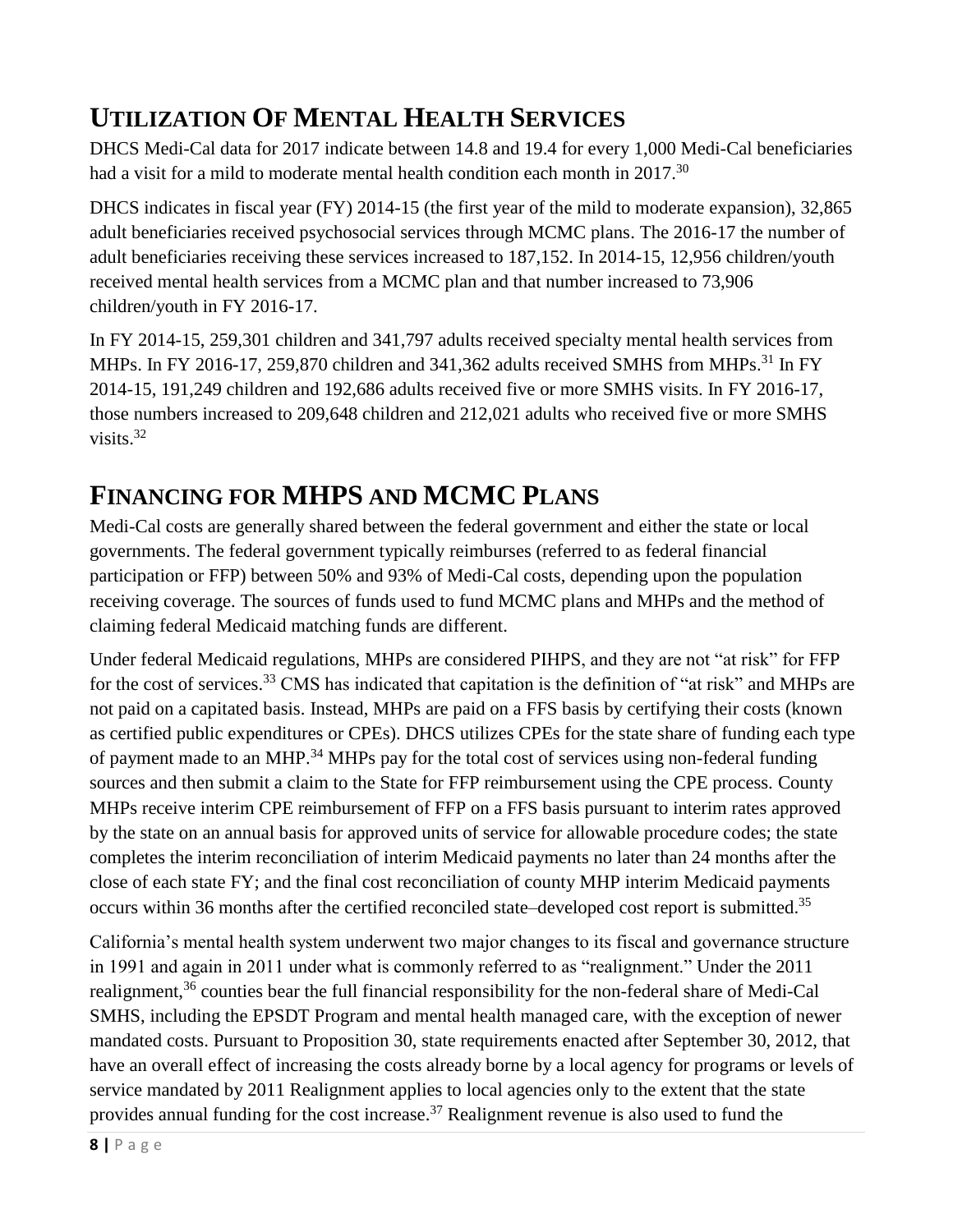community mental health system, to the extent resources are available. The fund sources used to draw down federal Medicaid funds for MHPs are 1991 and 2011 realignment funds (a portion of dedicated sales tax and Vehicle License Fees), Mental Health Services Act (MHSA) [generated by the surtax on incomes over \$1 million from voter approved Proposition 63 in 2004], some General Fund (GF), and local county funds (depending upon the county). The state budget does not identify the dollar amount of the varying sources of funds used by counties (e.g., 1991 and 2011 realignment, MHSA) to draw down the federal match. 38

MCMC plans are paid on a pre-paid risk (capitated) basis by DHCS. Rates paid to MCMC plans have to be actuarially sound<sup>39</sup> and are based on plan costs incurred two to three years previously, subject to various adjustments. Funding comes from the state GF, provider taxes levied on specific plans and providers (such as hospitals, skilled nursing facilities and managed care plans), intergovernmental transfers from public providers and local governments, and federal Medicaid matching funds.

**Spending on Medi-Cal mental health services by MHPs, MCMC and Medi-Cal FFS is shown below:**

| <b>Medi-Cal Managed Care and Fee-for-</b> | <b>MCPs - Mild-to</b> | <b>FFS</b> - Acute | Psychotropic |
|-------------------------------------------|-----------------------|--------------------|--------------|
| <b>Service*</b> (2017-18 in millions)     | <b>Mod Outpatient</b> | Psychiatric        | <b>Drugs</b> |
| Medi-Cal Federal Funds                    | 387                   | 228                | 671          |
| Medi-Cal General Fund                     | 154                   | 144                | 425          |
| <b>Total</b>                              | 542                   | 372                | 1,096        |
|                                           |                       |                    |              |
| Medi-Cal SMHS (2017-18 in millions)       |                       |                    |              |
| Medi-Cal Federal Funds                    | 2,954                 |                    |              |
| Medi-Cal General Fund                     | 167                   |                    |              |
| Medi-Cal County Funds**                   | 1,719                 |                    |              |
| <b>Total</b>                              | 4,840                 |                    |              |

\*\*Includes funding from Local Realignment Revenues, Prop 63 MHSA, County GF Source: Legislative Analyst's Office.

In addition to the differences in the way MHPs and MCMC claim and are reimbursed for Medi-Cal services, these entities also pay providers in different ways. MCMC reimburse contracting health care providers through a number of different ways, including FFS, FFS with incentive payments (for example, additional funds for meeting patient satisfaction and quality goals, extended hours of operation, or meeting reporting requirements), and capitation. The arrangements vary by MCMC plan and provider type and are spelled out in the provider contracts. By contrast, MHP regulations spell out claiming procedures for providers in which certain services are billed based on minutes of time<sup>40</sup> (e.g., Mental Health Services, Medication Support Services, Crisis Intervention, Targeted Case Management and plan development for Mental Health Services and Medication Support), other services are billed in half-day or full-day basis<sup>41</sup> (Day Treatment Intensive and Day Rehabilitation) with a face-to-face visit required, while other services are reimbursed based on calendar days (e.g., Adult Residential Treatment Services, Crisis Residential Treatment Services, Psychiatric Health Facility Services.<sup>42</sup> Existing regulations allow a MHP to request approval from DHCS to establish a contract with a provider for SMHS for alternative payment arrangements where a provider is held financially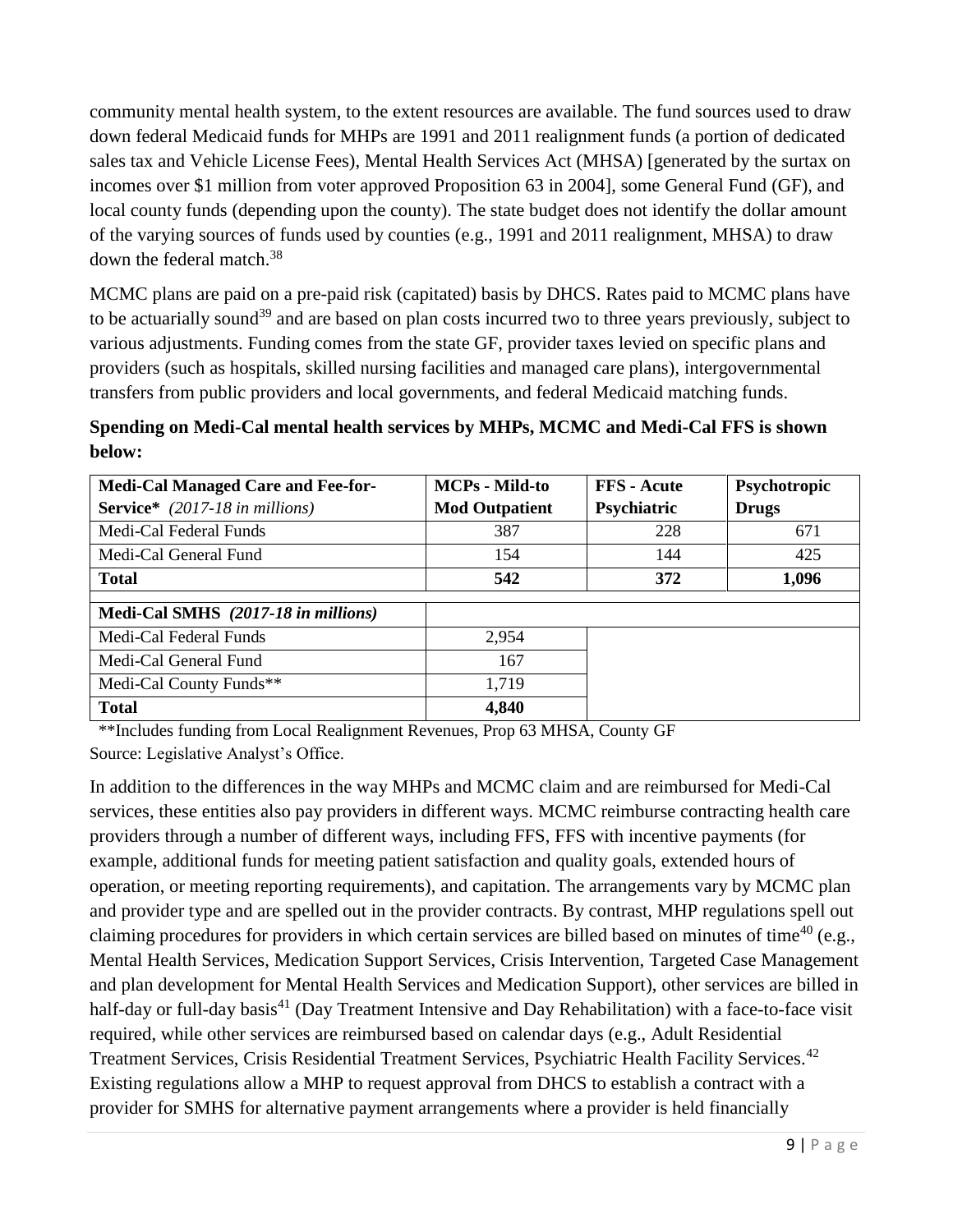responsible for SMHS provided to beneficiaries by one or more other providers or to establish a payment arrangement with contract or non-contract providers that would not be allowed under existing regulation (such as capitation or a case arrangement). $43$ 

In claiming for SMHS, the provider must document actual time (not estimated time) involved in providing an eligible service. After a provider provides a service to a Medi-Cal beneficiary, the MHP pays the contractor for the service (using non-federal funds), and the MHP submits a claim to DHCS for interim reimbursement. Payments are made based on established interim rates based on the amount the MHP certifies to the state as a public expenditure. DHCS then reimburse the MHP for the federal share of the MHP's cost.

An August 2018 federal Office of Inspector General (OIG) report found that California did not always comply with federal and state requirements when claiming federal reimbursement for SMHS expenditures. On the basis of 500 sample service lines, OIG estimated that California claimed at least \$180.6 million in unallowable federal reimbursement. DHCS repaid the federal government in December 2018. DHCS indicates that, because the responsibility for SMHS was realigned to counties as a part of 2011 Realignment, these disallowances will ultimately be repaid by the counties on a quarterly basis, over a period of four years, beginning in the last quarter of FY 2018-19.

# **Oversight of MCMC and MHPs**

The Managed Care Quality and Monitoring Division of DHCS is responsible for the monitoring and oversight of all MCMC plans, and the MHSUDS of DHCS oversees MHPs. The deputy director of the MHSUDS is a DHCS or gubernatorial appointee subject to Senate confirmation.<sup>44</sup> The chart below from the National Health Law Program<sup>45</sup> outlines requirements imposed by federal law and regulation, state law and Medicaid waivers to monitor and oversee the quality of MHPs and MCMCs:

| <b>Measure and</b><br><b>Governing Law</b> |              | <b>Applies to Frequency</b> | <b>Process</b>    | <b>Result</b>                                             |
|--------------------------------------------|--------------|-----------------------------|-------------------|-----------------------------------------------------------|
| Managed Care Program                       | <b>MCMCs</b> | Annual                      |                   | DHCS must submit DHCS is to evaluate each managed care    |
| Reports                                    | <b>MHPs</b>  |                             | to CMS            | plan in 10 areas specified in the                         |
| 42 Code of Regulations                     |              |                             |                   | regulation and produce an annual report                   |
| $(CFR)$ §438.66                            |              |                             |                   | summarizing its findings.                                 |
| Healthcare Effectiveness MCMCs             |              | Annual                      |                   | Plans must provide EQRO validates plan measures and       |
| Data and Information Set MHPs              |              |                             |                   | to External Quality publishes results in External Quality |
| Measures/External                          |              |                             | Review            | Technical Report (MCMCs) / External                       |
| <b>Accountability Set</b>                  |              |                             | Organization      | Quality Statewide Report (MHPs)                           |
| $42$ CFR 438.330(c)(1)                     |              |                             | (EQRO) for        |                                                           |
|                                            |              |                             | validation        |                                                           |
| <b>Health Plan Grievance</b>               | <b>MCMCs</b> | Quarterly                   | Plans must submit | DHCS aggregates data and publishes                        |
| Reports                                    |              |                             | to DHCS           | quarterly in its Medi-Cal Managed Care                    |
| 42 CFR §438.416;                           |              |                             |                   | Performance Dashboard                                     |
| APL 17-006                                 |              |                             |                   |                                                           |
| Annual Beneficiary                         | <b>MHPs</b>  | Annual                      | Plans must submit | DHCS reviews the AGBAR as part of                         |
| Grievance and Appeal                       |              |                             | to DHCS           | the Triennial Review; plans must                          |
| Report (AGBAR)                             |              |                             |                   | develop a POC to address any non-                         |
| 42 CFR §438.416;                           |              |                             |                   | compliance determined by the review.                      |
| 9 CCR §1810.375(a)                         |              |                             |                   |                                                           |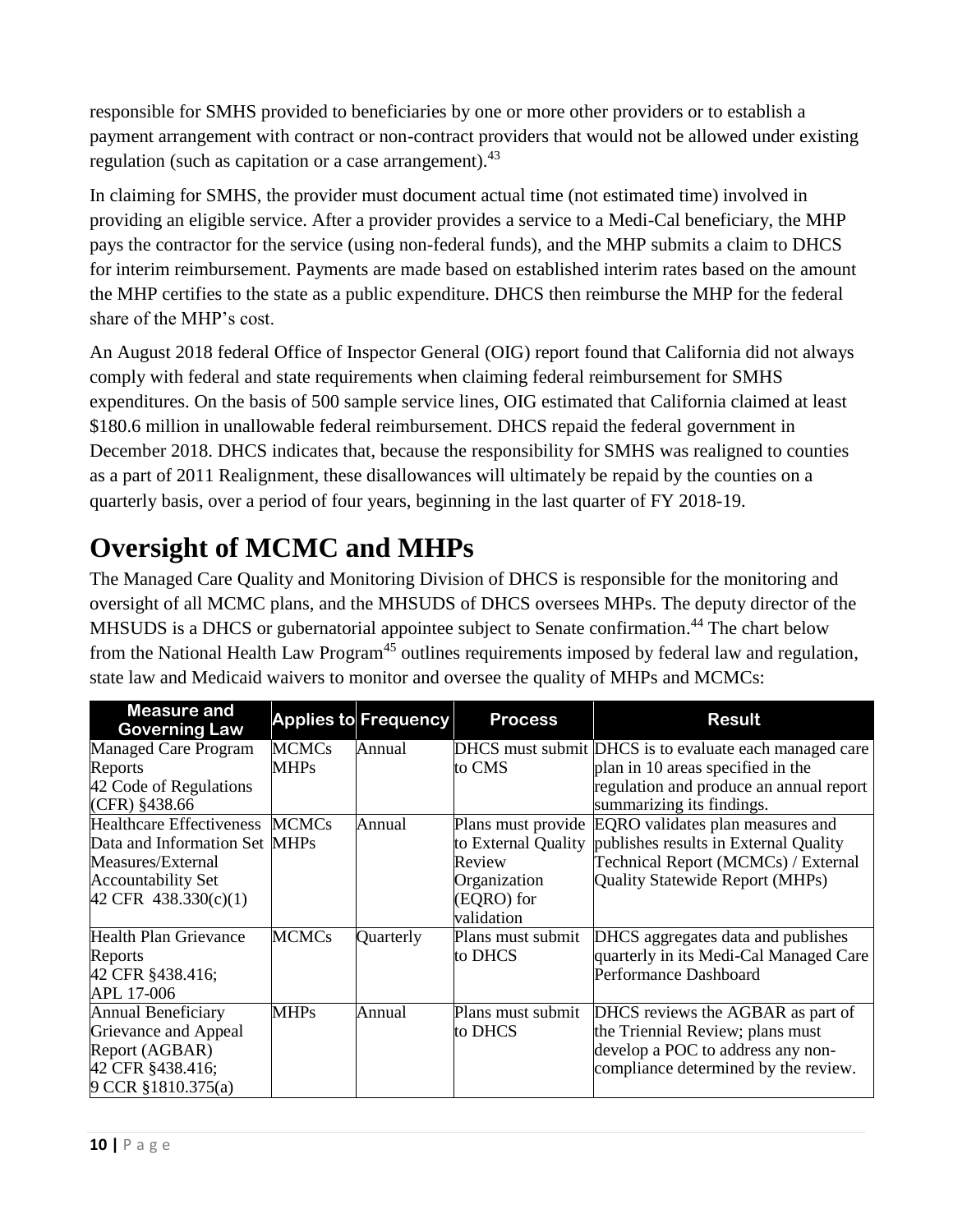| <b>Measure and</b><br><b>Governing Law</b>                                                              |              | <b>Applies to Frequency</b>                                   | <b>Process</b>                                                                             | <b>Result</b>                                                                                                                                                                                                                                     |
|---------------------------------------------------------------------------------------------------------|--------------|---------------------------------------------------------------|--------------------------------------------------------------------------------------------|---------------------------------------------------------------------------------------------------------------------------------------------------------------------------------------------------------------------------------------------------|
| <b>Implementation Plans</b><br>9 CCR §1810.310                                                          | <b>MHPs</b>  | <b>Before</b><br>operations<br>and updated<br>when<br>changed | <b>DHCS</b> must<br>approve                                                                | DHCS reviews the Implementation Plan<br>including any proposed changes and<br>must approve (explicitly or tacitly by<br>not disapproving in 30 days) before<br>changes are effective.                                                             |
| Performance<br>Improvement Plans (PIPs)MHPs<br>42 CFR §438.330(d);<br>42 CFR §438.350                   | <b>MCMCs</b> | Annual                                                        | to EQRO for<br>validation                                                                  | Plans must provide EQRO evaluates and validates PIPs<br>annually and includes its analysis in<br><b>External Quality Technical Report</b><br>(MCMCs)/External Quality Statewide<br>Report (MHPs).                                                 |
| <b>QIWPs</b><br>1915(b) Waiver Terms $\&$<br>Conditions 4;<br>9 CCR§1810.440                            | <b>MHPs</b>  | Annual                                                        | Plans must review<br>and update their<br>plans annually                                    | Plans must publicly post their plans                                                                                                                                                                                                              |
| <b>External Quality</b><br><b>Technical Reports</b><br>42 CFR §438.350                                  | <b>MCMCs</b> | Annual                                                        | <b>EQRO</b> creates for<br><b>DHCS</b>                                                     | The EQRO obtains data and evaluates it<br>to determine plan compliance in three<br>areas. Using a protocol developed by<br>CMS, and also reviews additional areas<br>as directed by the state, and publishes its<br>findings in an annual report. |
| <b>Consumer Assessment of MCMCs</b><br><b>Healthcare Providers and</b><br>Systems (CAHPS)<br>APL 17-014 |              | Triennial                                                     | The EQRO<br>satisfaction surveys<br>every three years<br>and produces a<br>report for DHCS | The EQRO includes its results in the<br>performs consumer External Quality Technical Report.                                                                                                                                                      |
| <b>Consumer Perception</b><br>Surveys<br>9 CCR §3530.40                                                 | <b>MHPs</b>  | Semi-annual                                                   | Plans survey<br>instrument<br>developed by<br>DHCS and a private<br>contractor.            | The survey results and analysis are<br>consumers using an validated by the EQRO and its<br>validation is published in the External<br>Quality Statewide Report.                                                                                   |

## **CONCLUSION**

Mental health conditions affect a substantial number of people in the U.S. and are especially common among low-income individuals. As a major source of coverage for low-income Californians, Medi-Cal plays a key role in covering mental health care. This hearing is intended to provide an overview and framework for understating the Medi-Cal mental health delivery system. The second joint hearing entitled "Improving the Medi-Cal Mental Health Delivery System" will be held on Tuesday, March 5, 2019, and will focus on how well the Medi-Cal mental health benefit is delivered. The committees will hear the following related to the Medi-Cal mental health delivery system:

- What works well in the delivery of the Medi-Cal mental health benefit?
- What needs improvement in the delivery of the Medi-Cal mental health benefit, with a focus on how to improve the delivery of services?
- How to better integrate the delivery of physical and mental benefits in the overall Medi-Cal healthcare delivery system?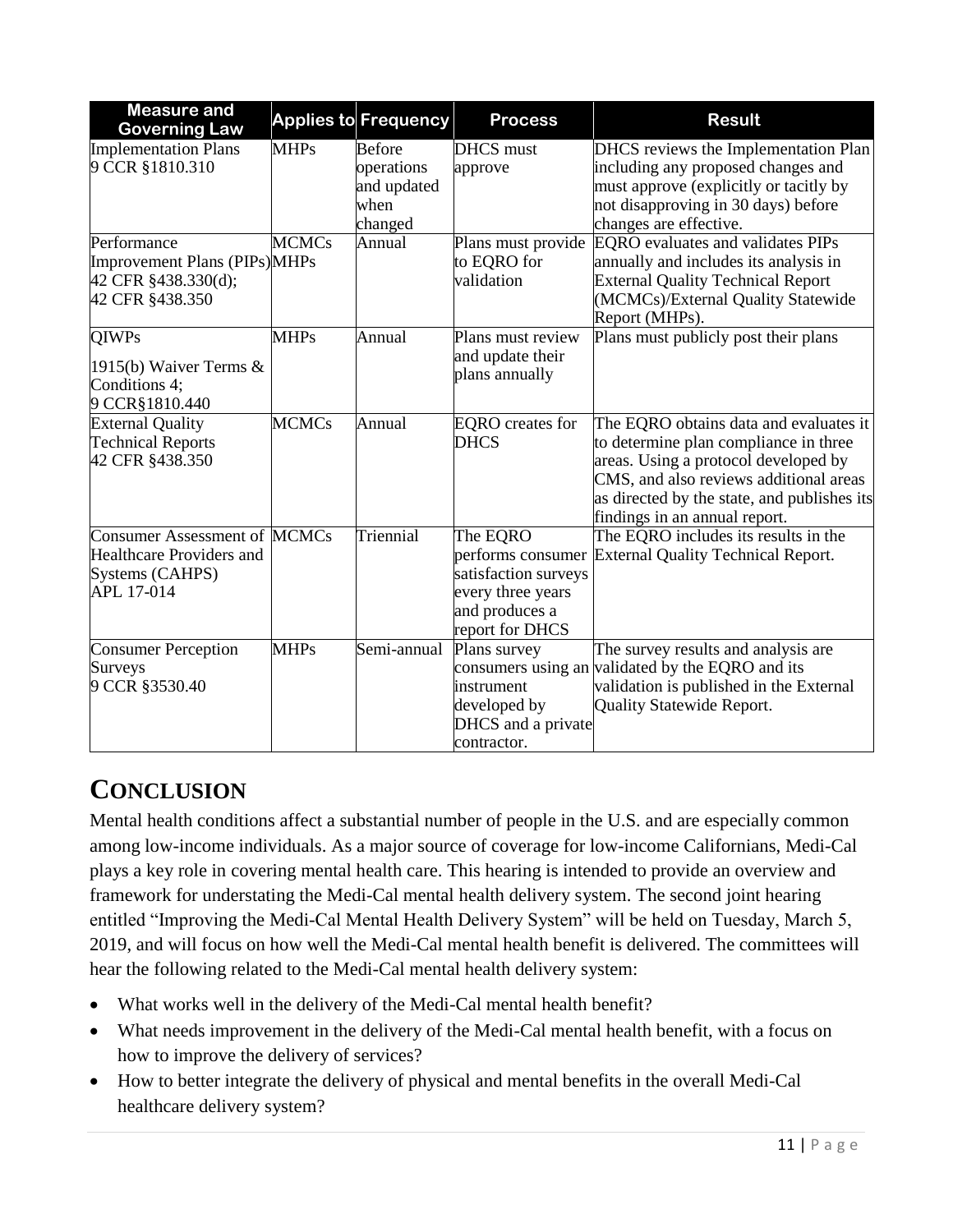What should the Medi-Cal mental health delivery system look like in five, 10 or 15 years?

The purpose of these hearings is to provide an overview of the current Medi-Cal mental health delivery system and to ensure it is working effectively for California's Medi-Cal beneficiaries.

<sup>5</sup> Section 1915(b) Waiver Proposal For MCO, PIHP, PAHP, PCCM Programs And FFS Selective Contracting Programs 2015 -2020, Version June 10, 2015, p. 58. The name of the waiver is the Medi-Cal Specialty Mental Health Services (SMHS) Consolidation.

 $642$  CFR, Section 438.2.

<sup>7</sup> Section 1915(b) Waiver Proposal For MCO, PIHP, PAHP, PCCM Programs And FFS Selective Contracting Programs 2015 -2020, Version June 10, 2015, p. 7..

<sup>8</sup> Mental Health and Substance Use Disorder Services Information Notice 16-061, issued December 9, 2016.

<sup>9</sup> The list of nearly 40 carved out psychiatric medications is in APL 17-018. DHCS indicates Health Plan of San Mateo and Kaiser Permanente in Sacramento County have these drugs carved in.

- <sup>10</sup> California Code of Regulations, Title  $\frac{9}{2}$ , Section 1810.205.
- <sup>11</sup> California Code of Regulations, Title 9, Section 1810.210.
- <sup>12</sup> Social Security Act, Section 1396d(r)(5) and Welfare and Institutions Section 14059.5.
- <sup>13</sup> Welfare and Institutions Code Section 14059.5.
- <sup>14</sup> California Code of Regulations, Title 9, Section 1810.305.

<sup>15</sup> California Code of Regulations, Title 9, Section 1830.305.

<sup>16</sup> Mental Health and Substance Use Disorder Services Information (MHSUDS) Notice 16-061, issued December 9, 2016.

<sup>17</sup> California Code of Regulations, Title 9, Section 1810.370(a)(5).

<sup>18</sup> APL 15-007 and MHSUDS Information Notice 15-015.

<sup>19</sup> California Code of Regulations, Title 9, Section 1810.247.

<sup>20</sup> Welfare and Institutions Code Section 14021.4, 42 U.S.C. § 1396d(a)(13); 42 CFR, Section 440.130.

<sup>21</sup> Welfare and Institutions Code Section  $14684(a)(5)$ .

 $^{22}$  California Medicaid State Plan, Supplement 2 to Attachment 3.1-B, 13.d.4 Rehabilitative Mental Health Services,

Approval Date December 18, 2012.

 $^{23}$ California Code of Regulations, Title 9, Section 1830.355.

<sup>24</sup> Welfare and Institutions Code Section 14189.

<sup>25</sup> Welfare and Institutions Code Section 14189, as added by SB X1 1 (Hernandez and Steinberg), Chapter 4, Statutes of 2013.

<sup>26</sup> Welfare and Institutions Code Section 14132.03.

<sup>27</sup>Section 2001 of the Patient Protection and Affordable Care Act, Public Laws 111-148 & 111-152, which amended 42 U.S.C. 1396u–7(b))

<sup>28</sup> Department of Health Care Services All Plan Letter 17-081, issued October 27, 2017.

<sup>29</sup> Welfare and Institutions Code Section 14681.

<sup>30</sup> Department of Health Care Services "Managed Care Performance Monitoring Dashboard Report" Released December 19, 2018, page 12 of 24.

<sup>31</sup> DHCS 2018 Statewide Aggregate Specialty Mental Health Services Performance Dashboard, p. 5 and 21.

<sup>32</sup> DHCS 2018 Statewide Aggregate Specialty Mental Health Services Performance Dashboard, p. 12 and 27.

<sup>33</sup> Section 1915(b) Waiver Proposal For MCO, PIHP, PAHP, PCCM Programs And FFS Selective Contracting Programs 2015 -2020 Version June 10, 2015, pages 27-28.

<sup>34</sup> DHCS 1915(b) Waiver Standard Funding Questions, March 24, 2015.

<sup>35</sup> Section 1915(b) Waiver Proposal For MCO, PIHP, PAHP, PCCM Programs And FFS Selective Contracting Programs 2015 -2020 Version June 10, 2015, page 155.

<sup>36</sup> Section 30025 of the Government Code, as amended by SB 1020 (Committee on Budget and Fiscal Review, Chapter 40, Statutes of 2012).

<sup>37</sup> California Constitution, Article 13, Section 36, subdivision (c), paragraph (4), and DHCS November 2018 Medi-Cal Estimate, Base Policy Change Number 61.

<sup>38</sup> Medi-Cal November 2018 Local Assistance Estimate for Fiscal Years 2018-19 and 2019-20, Base Policy Changes 61 and 62.

Medi-Cal Specialty Mental Health Services, November Estimate, Policy Change Supplement For Fiscal Years 2018-19 and 2019-20.

<sup>39</sup> 42 CFR, Section 438.4.

<sup>40</sup> California Code of Regulations, Title 9, Section 1830.316.

<sup>&</sup>lt;sup>1</sup> Government Code Section 12803.

<sup>2</sup> Welfare and Institutions Code Section 14105.07.

<sup>3</sup> Welfare and Institutions Code Section 14682.1.

<sup>4</sup> Chapter 3 (commencing with Section 101675) of Part 4 of Division 101 of the Health and Safety Code Article 2.7 (commencing with Section 14087.3), Article 2.8 (commencing with Section 14087.5), Article 2.81 (commencing with Section 14087.96), Article 2.82 (commencing with Section 14087.98), Article 2.9 (commencing with Section 14088), Article 2.91 (commencing with Section 14089), Chapter 8 (commencing with Section 14200), including dental managed care plans, Chapter 8.9 (commencing with Section 14700).